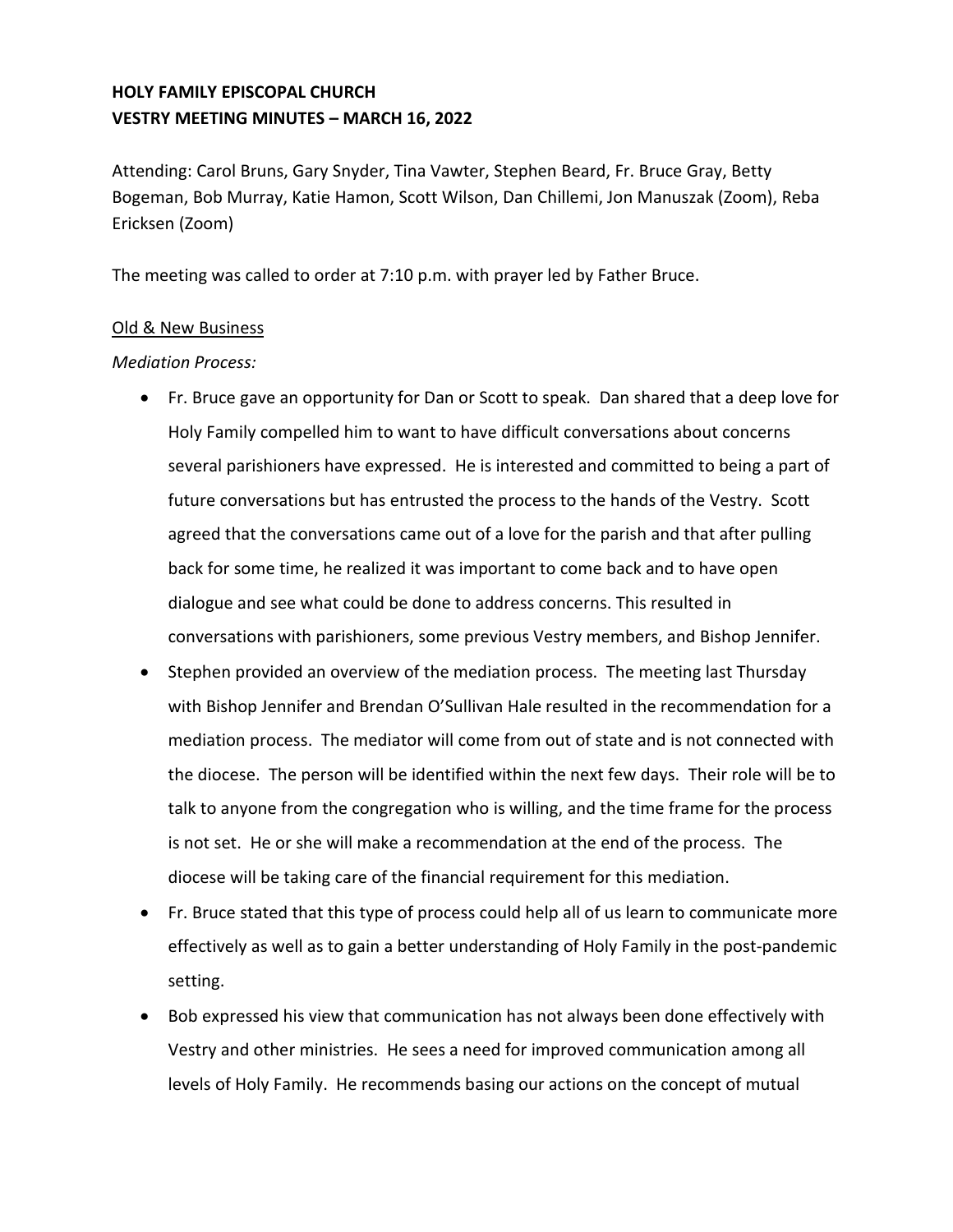ministry. He is hopeful that there can be an amicable conclusion but has felt concern about the Vestry's ability to govern in light of the Bishop's decision to go forward with the mediator. Dan agreed with Bob that it has been challenging to understand the Vestry's role. He also expressed concern about newcomers who feel positively about Holy Family and how the mediation process might affect them. Bob stated that it will be important to find out how the mediator will recommend communicating this to the parish and what type of messaging should be used.

- Fr. Bruce explained that the Bishop cannot remove a rector without a vote of the Vestry.
- Stephen read the Motion of Mediation: *We, the Vestry & Rector of Holy Family, appreciate the partnership with the Diocese of Indianapolis and its efforts to guide us through a mediation process between our parish and the Rev. Bruce Gray. We will dutifully see the process through with honesty and transparency, with an eye toward healing for all, as we determine the course of our paths forward.* Gary seconded, and the motion was passed.

#### *Parochial Report:*

- Fr. Bruce asked Bob to read the narrative essay response he submitted for the Annual Parochial Report. Bob motioned to submit the response in the report, and Stephen seconded. The motion was passed.
- Betty noted that she updated the financial details for the report. Bob asked if in the future the report could be made available earlier to allow time for the Vestry's input and so that it can be submitted on time.
- Bob made a motion to submit the parochial report. Carol seconded, and the motion was passed.

#### *Church Land Use Committee:*

• Fr. Bruce asked if any other Vestry members would like to be part of the committee and gave an overview of the purpose. We need to study our land use and future goals for the parish before we make any decisions about selling a portion of the land for development. Gary asked if we should extend the committee invitation to the parish, and Fr. Bruce agreed. The developer would like to attend the next Vestry meeting to discuss the potential development.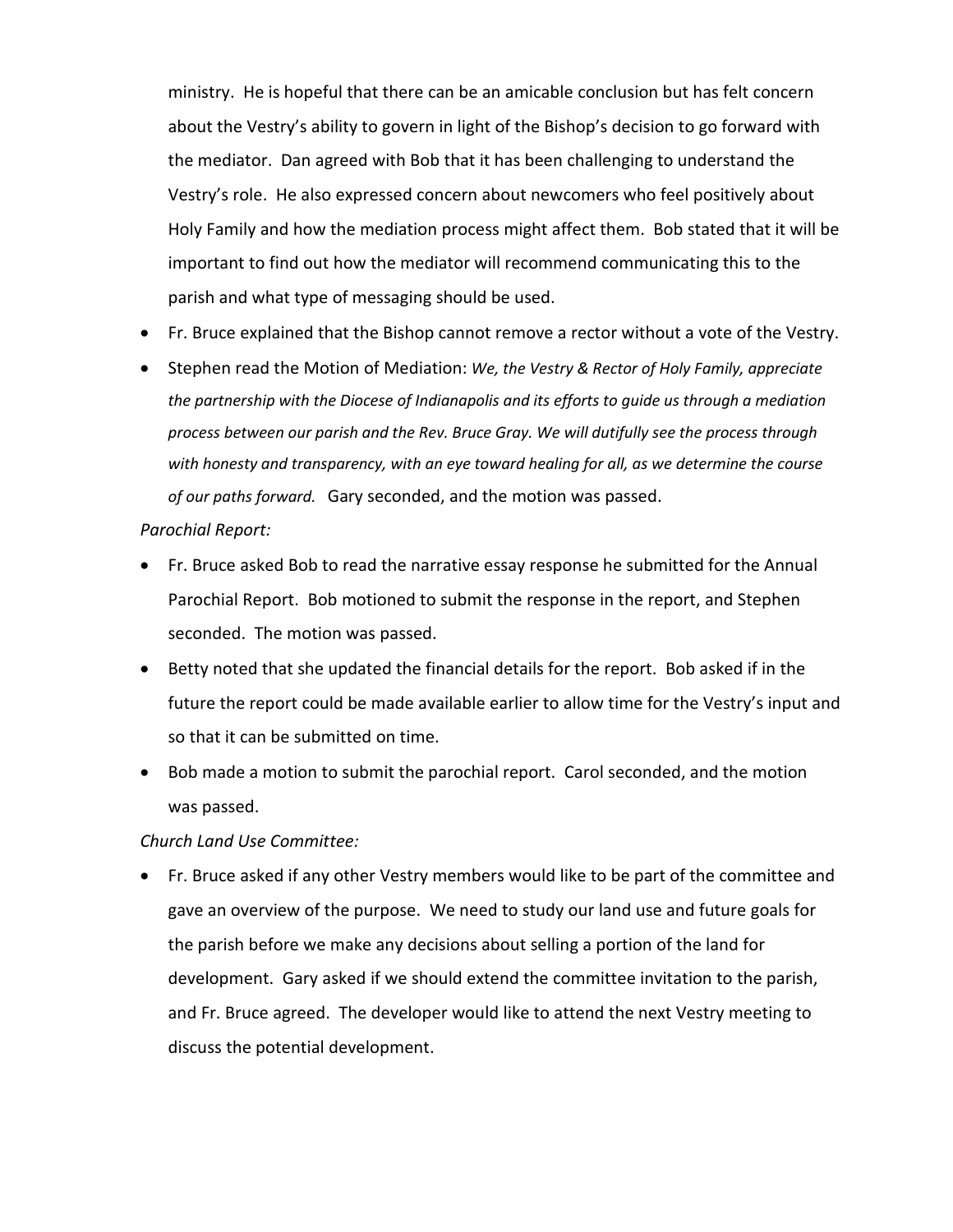### Vestry Working Groups Reports for March

- *Regathering:* Fr. Bruce shared that the Bishop anticipates the approval of sipping from the chalice for Communion to come very soon. He is also adding back some liturgical procedures to the service. Carol asked about the plan for Altar Guild during Holy Week. Fr. Bruce plans to have a session on Palm Sunday to give instruction about Holy Week.
- *Stewardship:* Bob will set up a meeting for next month.
- *Evangelism:* Next meeting is planned for April 12. Fr. Bruce reported that the Newcomers' Luncheon went well.
- *Building & Grounds:* Jon volunteered to be the Vestry contact for this committee; Marcus will continue to work on it. Fr. Bruce noted that the Daughters of the King will clean the building before Holy Week. The playground has been very popular. The Community Garden has a waiting list for the first time. Betty shared that she has organized dates for mulch and emphasized that people can call Musselman's directly and Holy Family will receive 10% back. The Flower Sale is planned for May 7<sup>th</sup>. Prices have gone up, so Betty plans to check prices at local nurseries to determine how much to raise them.
- *Christian Formation and Youth:* Shrove Tuesday dinner was a great success with two rounds of seating (the biggest turnout in memory). Confirmation class is in process, and the service with the Presiding Bishop will be June 4<sup>th</sup>.
- *Worship:* Fr. Bruce would like to get ideas for church terms that could be demystified as well as suggestions of topics for Adult Forum. Several suggestions were given. Bob noted that he wishes people attended more of the Holy Week services and would like to brainstorm ways to encourage this.
- *Missional Outreach*: Support a Teacher program at Fishers Elementary is going well, and we have a large group of parishioners involved.
- *Racial Reconciliation*: Our next movie discussion over *Just Mercy* will be on March 30th .

# Finance and Budget

Betty reported that she doesn't have a lot to report, but we are where she expected us to be with finances. Utility costs are going up. She wonders if there is a way to lower the phone bill